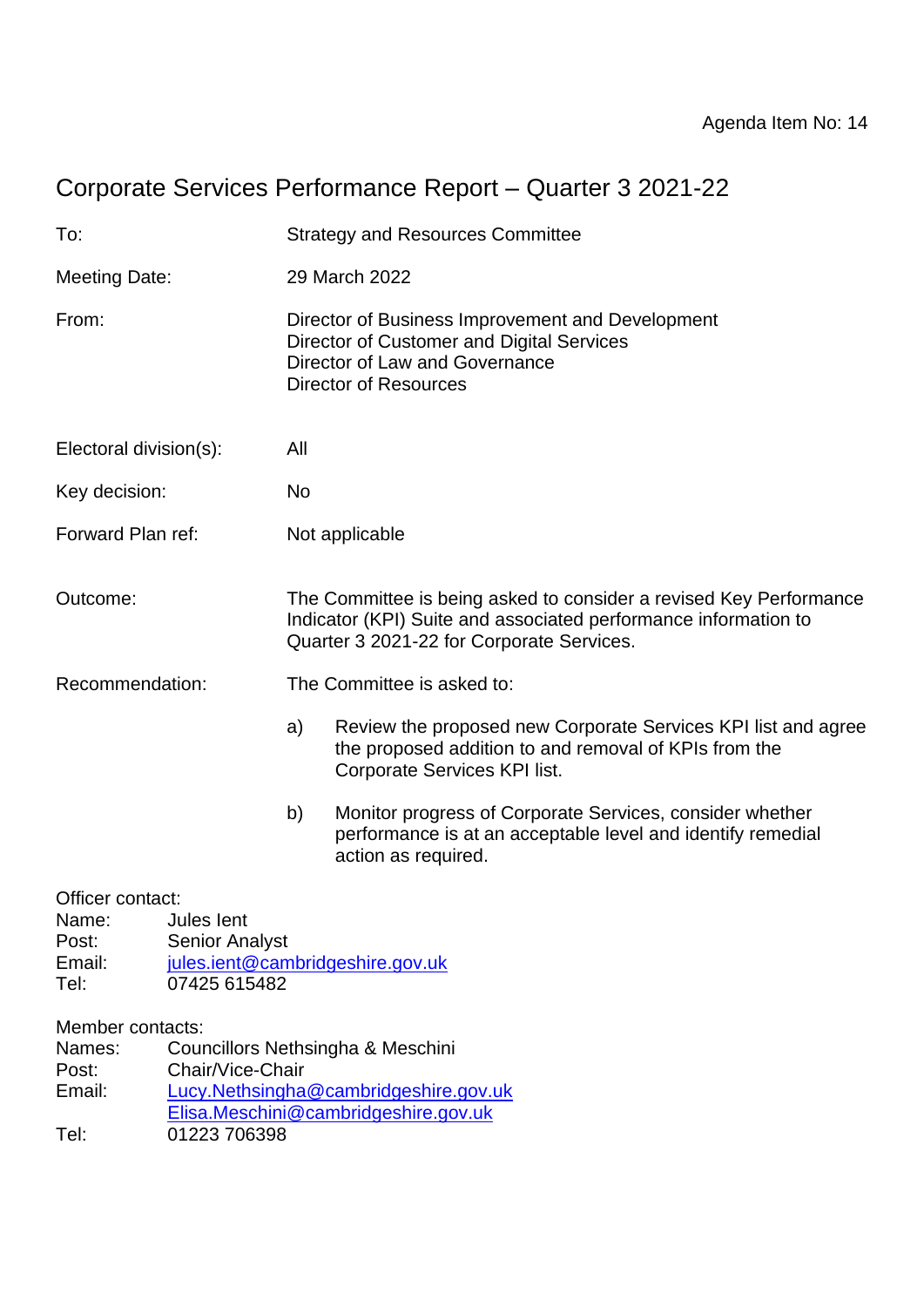### 1. Background

- 1.1 At the 17 December 2021 meeting of Strategy and Resources Committee, Members agreed changes to the list of KPIs for Corporate Services.
- 1.2 Work has taken place to develop the agreed new KPIs, which in some cases has resulted in further proposed changes to the Corporate Services KPI List.

### 2. Corporate Services KPI List

2.1 Directorate Management Teams have been reviewing the Corporate Services KPI List to ensure that KPIs remain relevant, reliable, clear, fit for use and balanced. This work has led to some proposals to add and remove KPIs from the list. The tables below set out the changes. Members are asked to approve these changes.

| Indicators that are proposed to be reported to committee |                                                                                                            |                                     |                                                                |                                  |                                                       |
|----------------------------------------------------------|------------------------------------------------------------------------------------------------------------|-------------------------------------|----------------------------------------------------------------|----------------------------------|-------------------------------------------------------|
| <b>KPI</b><br><b>Number</b>                              | <b>KPI Name</b>                                                                                            | <b>Mapping to</b><br><b>Service</b> | <b>Action</b><br>approved<br>by S&R<br><b>December</b><br>2021 | Proposal<br><b>March</b><br>2022 | <b>Rationale for</b><br>proposal<br><b>March 2022</b> |
| 169                                                      | % of contract<br>waivers submitted<br>less than 5 days<br>before their<br>proposed start date              | Procurement                         | Develop<br>and report                                          | <b>No</b><br>change              | N/a                                                   |
| 171                                                      | Rent per acre<br>obtained from the<br>agricultural estate                                                  | Property                            | Retain and<br>report                                           | <b>No</b><br>change              | N/a                                                   |
| 182                                                      | Proportion of<br>Freedom of<br>Information requests<br>responded to within<br>statutory timescale<br>(YTD) | Information<br>Governance           | <b>Retain and</b><br>report                                    | <b>No</b><br>change              | N/a                                                   |
| 183                                                      | Percentage of<br><b>Subject Access</b><br>Requests completed<br>within statutory<br>timescale (YTD)        | Information<br>Governance           | Retain and<br>report                                           | <b>No</b><br>change              | N/a                                                   |
| 184                                                      | <b>Statutory returns</b><br>completed on time                                                              | <b>Business</b><br>Intelligence     | <b>Retain and</b><br>report                                    | <b>No</b><br>change              | N/a                                                   |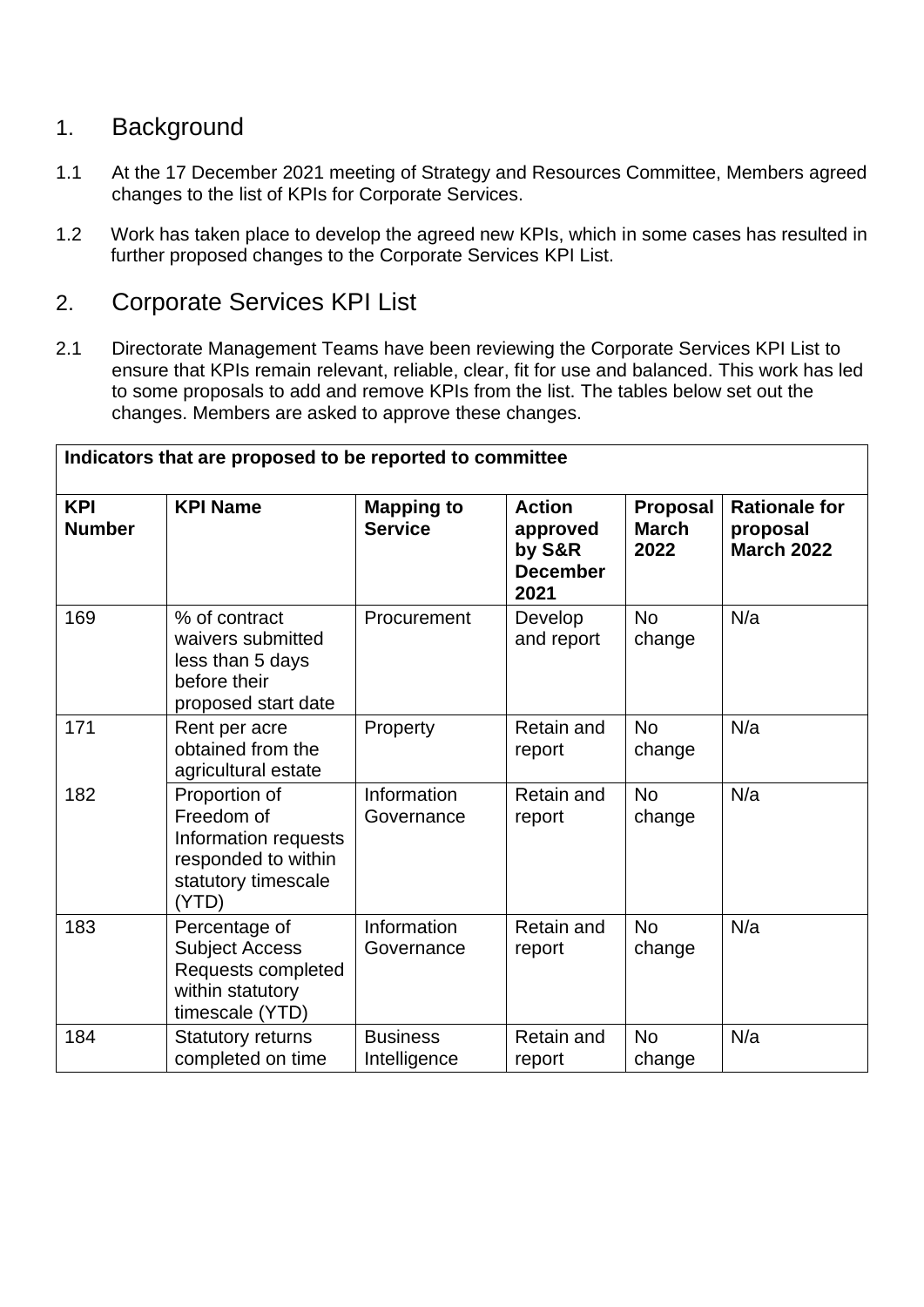| Indicators that are proposed to be reported to committee |                                                                                                                                  |                                     |                                                                |                                         |                                                                                                                                 |
|----------------------------------------------------------|----------------------------------------------------------------------------------------------------------------------------------|-------------------------------------|----------------------------------------------------------------|-----------------------------------------|---------------------------------------------------------------------------------------------------------------------------------|
| <b>KPI</b><br><b>Number</b>                              | <b>KPI Name</b>                                                                                                                  | <b>Mapping to</b><br><b>Service</b> | <b>Action</b><br>approved<br>by S&R<br><b>December</b><br>2021 | <b>Proposal</b><br><b>March</b><br>2022 | <b>Rationale for</b><br>proposal<br><b>March 2022</b>                                                                           |
| 187                                                      | Proportion of staff<br>feeling valued by the<br>Council as<br>demonstrated<br>through employee<br>engagement survey              | <b>HR Services</b>                  | <b>Retain and</b><br>report                                    | Amend<br>indicator                      | Indicator was<br>collected via<br>survey; survey<br>was revised<br>and<br>recommenced<br>in 2020 with<br>different<br>questions |
| 190                                                      | Proportion of<br>information enquiries<br>resolved at first point<br>of contact                                                  | Customer<br><b>Services</b>         | <b>Retain and</b><br>report                                    | <b>No</b><br>change                     | N/a                                                                                                                             |
| 195                                                      | Percentage of<br>requests resolved at<br>first line within<br>expected timescales                                                | IT & Digital<br><b>Services</b>     | <b>Retain and</b><br>report                                    | <b>No</b><br>change                     | N/a                                                                                                                             |
| 204                                                      | Annual forecast of<br>the gross income<br>from our total<br>commercial<br>investment as a<br>percentage of initial<br>investment | Finance                             | <b>Retain and</b><br>report                                    | <b>No</b><br>change                     | N/a                                                                                                                             |
| 205                                                      | Amount of social<br>value achieved                                                                                               | Commercial                          | Develop<br>and report                                          | <b>No</b><br>change                     | N/a                                                                                                                             |
| 206                                                      | Percentage of<br>purchased goods or<br>services from<br>Cambridgeshire<br>suppliers                                              | Commercial                          | Develop<br>and report                                          | <b>No</b><br>change                     | N/a                                                                                                                             |
| 207                                                      | Value of income<br>achieved from all<br>income generating<br>services                                                            | Commercial                          | Develop<br>and report                                          | <b>No</b><br>change                     | N/a                                                                                                                             |
| 209                                                      | <b>KPI</b> description<br>under development                                                                                      | Policy Design<br>and Delivery       | Develop<br>and report                                          | <b>No</b><br>change                     | N/a                                                                                                                             |
| 212                                                      | Number of staff who<br>have completed<br>Introduction to First<br>Aid e-learning                                                 | Health & Safety                     | N/a                                                            | Add                                     | Key priority for<br>remote working                                                                                              |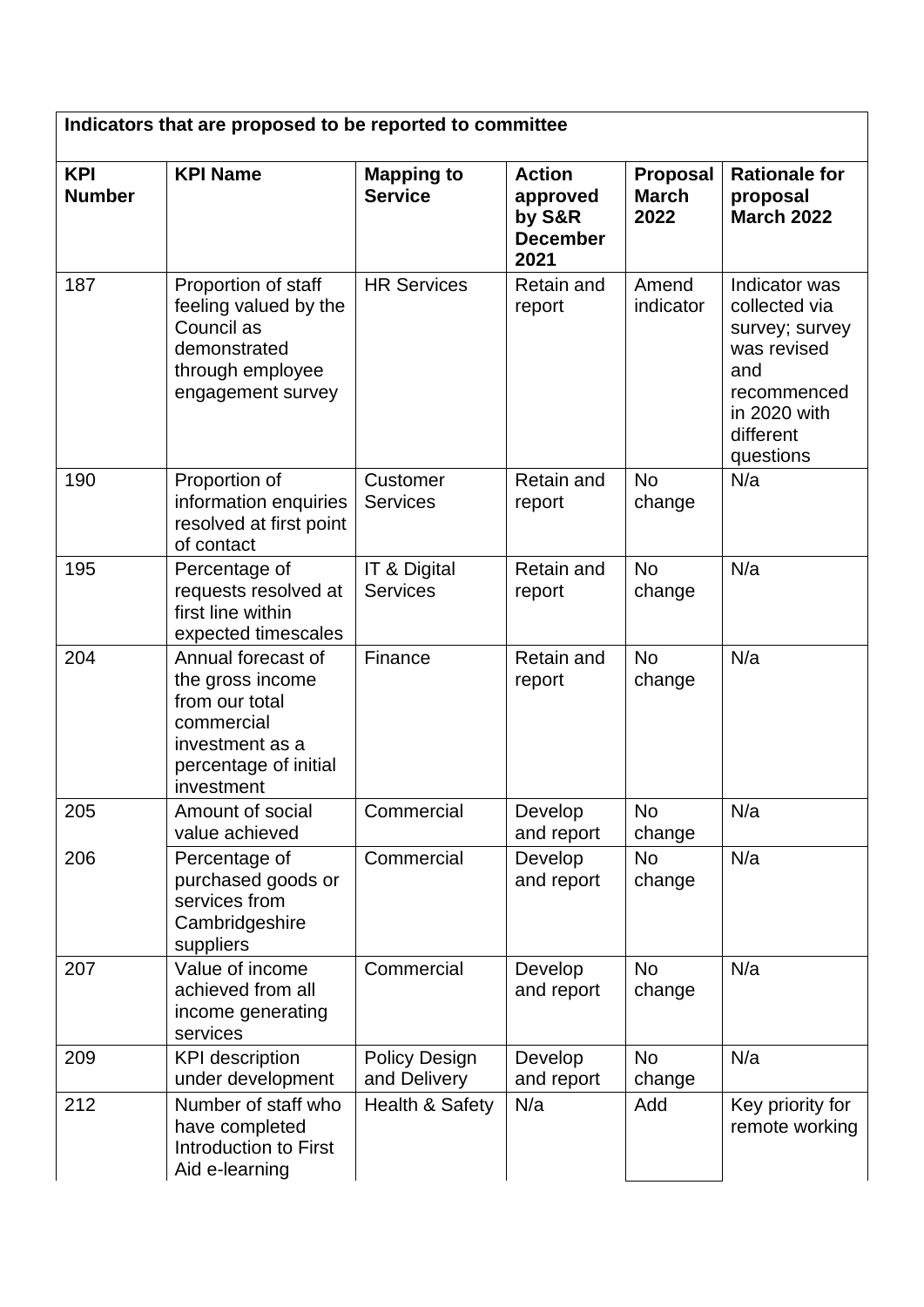| Indicators that are proposed to be reported to committee |                                                                                                   |                                     |                                                                |                                         |                                                                            |
|----------------------------------------------------------|---------------------------------------------------------------------------------------------------|-------------------------------------|----------------------------------------------------------------|-----------------------------------------|----------------------------------------------------------------------------|
| KPI<br><b>Number</b>                                     | <b>KPI Name</b>                                                                                   | <b>Mapping to</b><br><b>Service</b> | <b>Action</b><br>approved<br>by S&R<br><b>December</b><br>2021 | <b>Proposal</b><br><b>March</b><br>2022 | <b>Rationale for</b><br>proposal<br><b>March 2022</b>                      |
| 213                                                      | FTE days lost to<br>anxiety and mental<br>health related<br>absence (short term<br>and long term) | <b>HR Services</b>                  | Develop<br>and report                                          | <b>No</b><br>change                     | N/a                                                                        |
| 214                                                      | Staff turnover (rolling<br>12 month average)                                                      | <b>HR Services</b>                  | Develop<br>and report                                          | <b>No</b><br>change                     | N/a                                                                        |
| 215                                                      | Remote access<br>availability                                                                     | IT & Digital<br><b>Services</b>     | N/a                                                            | Add                                     | Key priority for<br>remote<br>working,<br>already in use<br>within service |
| 216                                                      | <b>IT and Digital</b><br>Services customer<br>perception rating                                   | IT & Digital<br><b>Services</b>     | N/a                                                            | Add                                     | Key priority for<br>incidents                                              |

| Indicators that are proposed to be replaced following work to develop definitions |                                                                                                  |                                     |                                                                |                                         |                                                                                         |
|-----------------------------------------------------------------------------------|--------------------------------------------------------------------------------------------------|-------------------------------------|----------------------------------------------------------------|-----------------------------------------|-----------------------------------------------------------------------------------------|
| <b>KPI</b><br><b>Number</b>                                                       | <b>KPI Name</b>                                                                                  | <b>Mapping to</b><br><b>Service</b> | <b>Action</b><br>approved<br>by S&R<br><b>December</b><br>2021 | <b>Proposal</b><br><b>March</b><br>2022 | <b>Rationale for</b><br>proposal<br><b>March 2022</b>                                   |
| 189                                                                               | Number of sessions<br>on website                                                                 | Communications                      | <b>Retain and</b><br>report                                    | Remove                                  | Focus on<br>demand<br>management<br>means this is<br>no longer a<br>relevant<br>measure |
| 194                                                                               | Incidents resolved<br>(KPI description<br>under development)                                     | IT & Digital<br><b>Services</b>     | Retain and<br>report                                           | Remove                                  | Replaced by<br>216 which is<br>focused on<br>customer<br>perception                     |
| 196                                                                               | Availability of<br><b>Universal Business</b><br>System (KPI<br>description under<br>development) | IT & Digital<br><b>Services</b>     | Retain and<br>report                                           | Remove                                  | Replaced by<br>215 which<br>measures<br>more important<br>priority                      |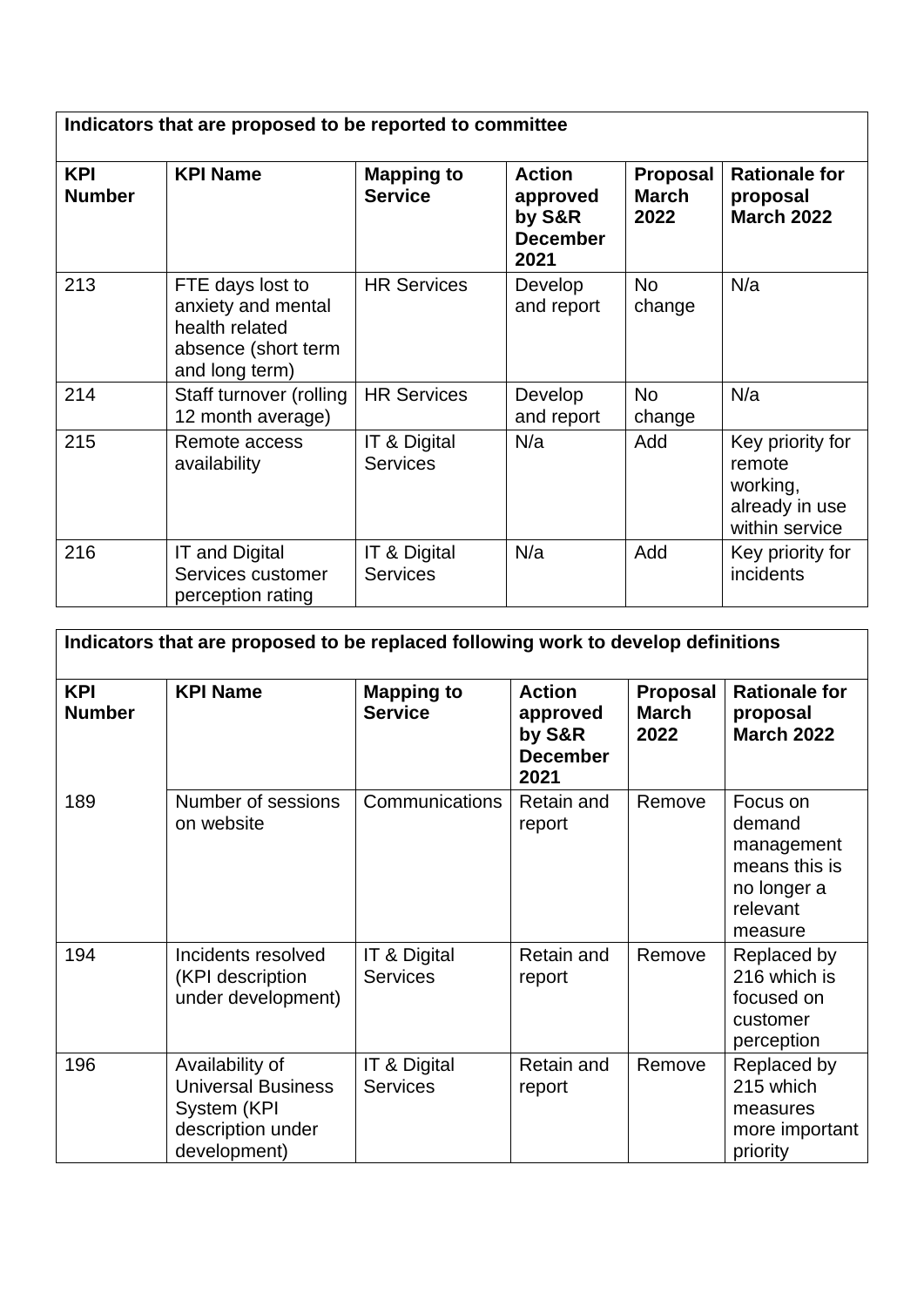| Indicators that are proposed to be replaced following work to develop definitions |                                                                                                                                            |                                     |                                                                |                                         |                                                                                                                                              |
|-----------------------------------------------------------------------------------|--------------------------------------------------------------------------------------------------------------------------------------------|-------------------------------------|----------------------------------------------------------------|-----------------------------------------|----------------------------------------------------------------------------------------------------------------------------------------------|
| <b>KPI</b><br><b>Number</b>                                                       | <b>KPI Name</b>                                                                                                                            | <b>Mapping to</b><br><b>Service</b> | <b>Action</b><br>approved<br>by S&R<br><b>December</b><br>2021 | <b>Proposal</b><br><b>March</b><br>2022 | <b>Rationale for</b><br>proposal<br><b>March 2022</b>                                                                                        |
| 208                                                                               | Annual performance<br>of gross income<br>achieved from<br>investments for<br>commercial return<br>as a percentage of<br>initial investment | Commercial                          | Develop<br>and report                                          | Remove                                  | <b>Duplicates KPI</b><br>204                                                                                                                 |
| 211                                                                               | Proportion of<br><b>RIDOR serious</b><br>incidents reported<br>within 10 days                                                              | Health & Safety                     | Develop<br>and report                                          | Remove                                  | Exceptions to<br>statutory<br>timescales are<br>very rare and<br>monitored<br>closely, so not<br>effective as<br>KPI, replaced<br>by KPI 212 |

2.2 Performance information is presented for 14 of the proposed Corporate Services KPIs in Appendix 1. Some KPIs do not have data associated with them because work is ongoing to develop and define the indicator. Data will be reported for these KPIs in June 2022.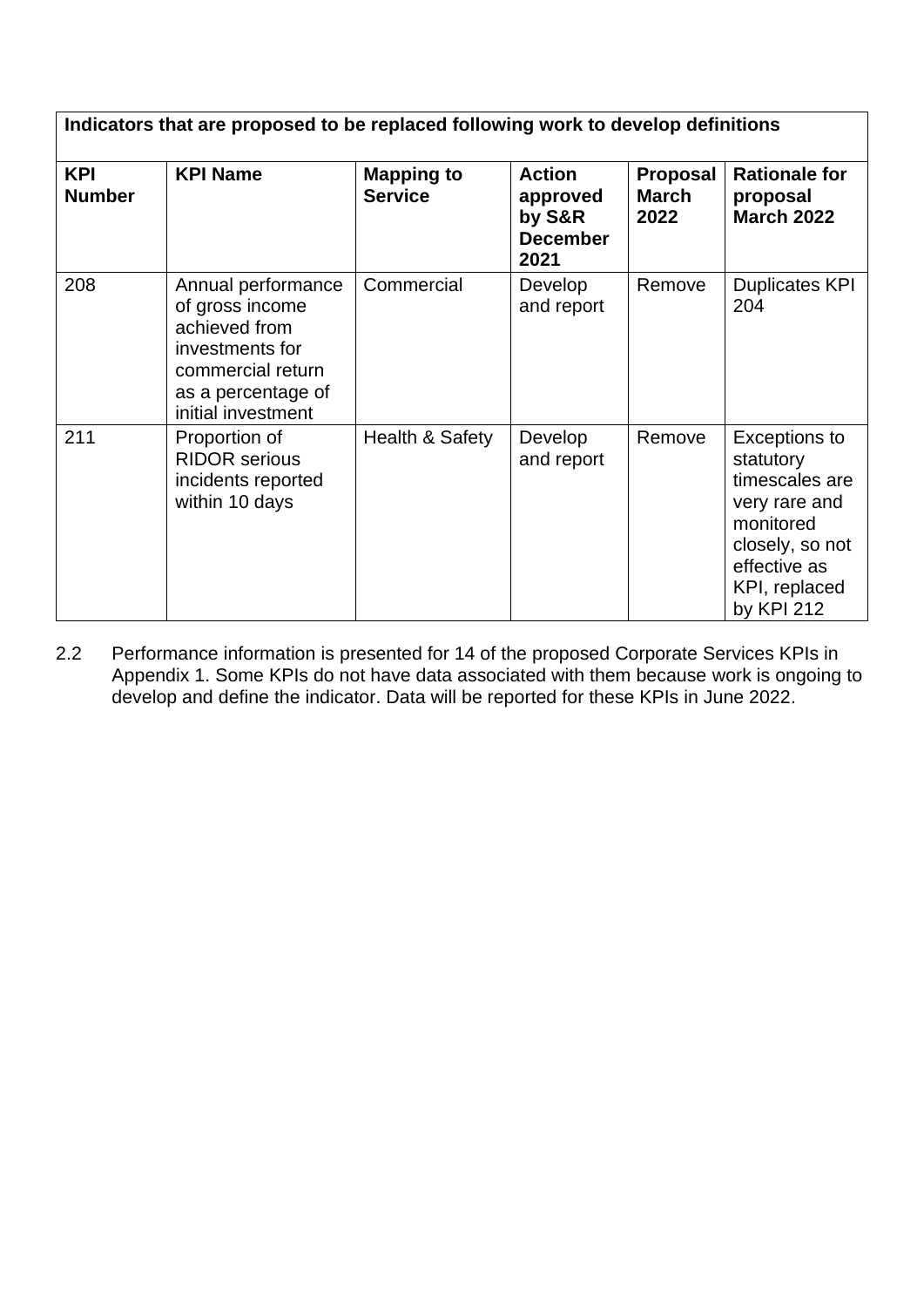| RAG ratings are as follows: |
|-----------------------------|
|                             |

| <b>RAG</b> rating | <b>Number of</b><br>indicators |
|-------------------|--------------------------------|
| <b>Blue</b>       | З                              |
| Green             | 3                              |
| Amber             | 3                              |
| Red               | 3                              |
| Other             | 2                              |
| <b>Total</b>      | $14$                           |

2.4 Commentary on red indicators is as follows:

#### **Indicator 169: % of contract waivers submitted less than 5 days before their proposed start date**

As a result of external audit findings, there is a cross-Council concern to promote and enable procurement compliance. It is welcome that 90 waivers have been recorded in a three month period as it shows a high level of awareness and visibility - a previous shortcoming being an absence of waivers and the appropriate approvals where necessary. Waivers should be submitted in sufficient time to allow for an alternative plan to be put in place should the waiver note be approved. The use of waivers is a good indicator as to how the Contract Procedure Rules are being followed and their timeliness as a proxy for prior planning. But it is also recognised that Waivers are often entered towards the end of decision making, coinciding with the controls that have been implemented on the payments system and integrated contract register. There may be other indicators either in addition to this or in replacement to this that provide a better picture of compliant use of the Contract Procedure Rules. This would include consideration of the relative value of contracts subject to waiver. These potential alternatives and their data availability will be considered.

#### **Indicator 183: Percentage of Subject Access Requests completed within statutory timescales (Year to Date)**

The performance has been affected by (a) pandemic affecting the ability for staff to be in buildings and scanning paper files for redaction and (b) additional staff being recruited to undertake scanning. Additional staff were recruited in September and have begun to scan overdue requests to enable their completion. Whilst the numbers completed in time declined by 1% from the previous month, the general level is due to the team clearing the requests that were delayed as described. This will affect future performance until the backlog of older cases is complete. We are currently utilising resources from PCC on top of our existing resources within CCC to progress through the older cases whilst dealing with newer matters. Almost all subject access requests relate to social care, both Children's and Adults, as well as Education. Requests for such files, especially social care, often relate to very large quantities of electronic and paper files and with a mixture of data relating to the requester but also parents, siblings, other children and third parties which requires high levels of concentration and attention to detail.

#### **Indicator 212: number of staff who have completed Introduction to First Aid e-learning**

The Introduction to first aid course was only introduced in October 2021 so there is currently an upward trend due to this not previously being available to staff. By the end of December 2021, more than half of the target had been achieved.